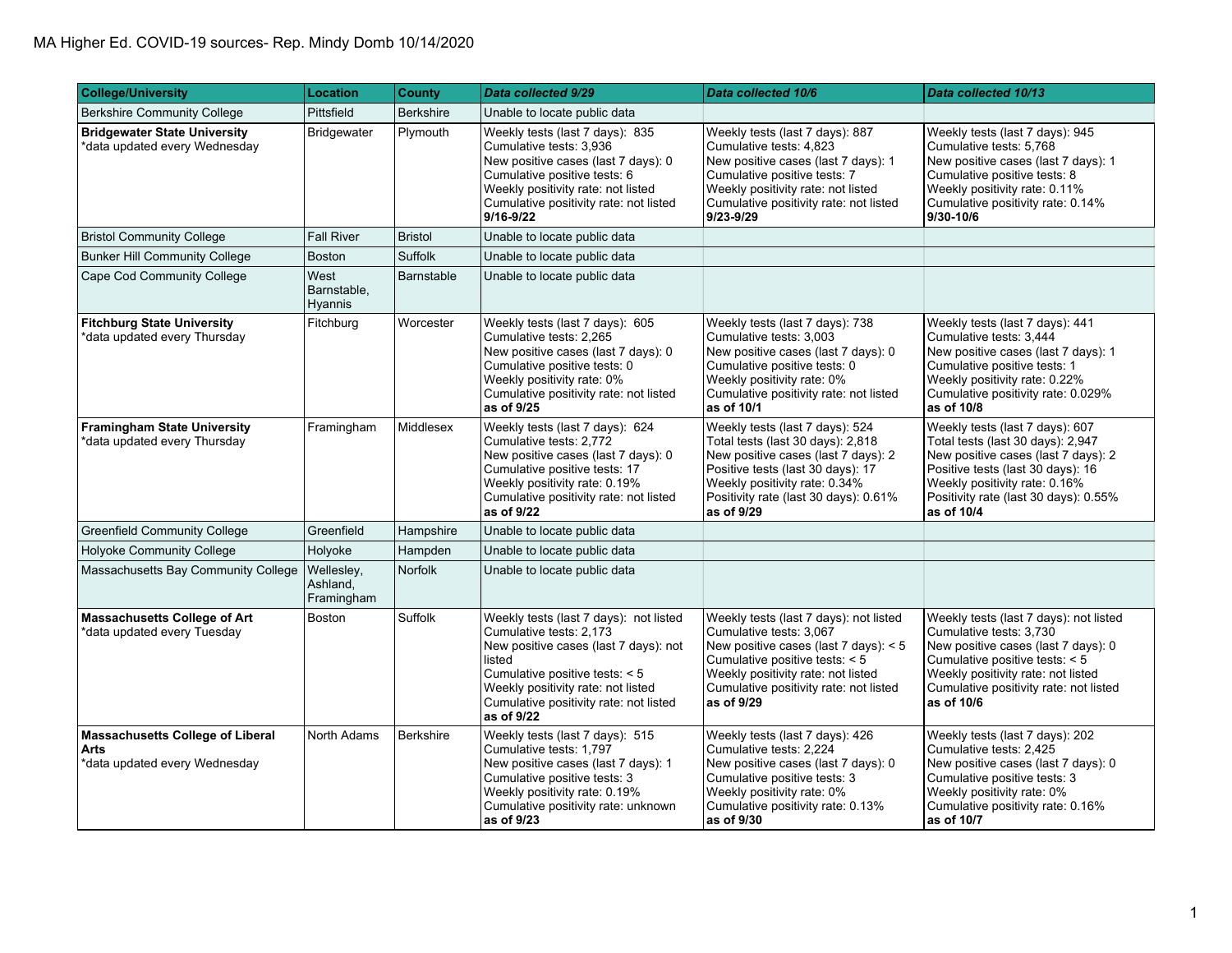| <b>College/University</b>                                                                | Location                    | <b>County</b>    | Data collected 9/29                                                                                                                                                                                                                | Data collected 10/6                                                                                                                                                                                                              | Data collected 10/13                                                                                                                                                                                                                |
|------------------------------------------------------------------------------------------|-----------------------------|------------------|------------------------------------------------------------------------------------------------------------------------------------------------------------------------------------------------------------------------------------|----------------------------------------------------------------------------------------------------------------------------------------------------------------------------------------------------------------------------------|-------------------------------------------------------------------------------------------------------------------------------------------------------------------------------------------------------------------------------------|
| <b>Massachusetts Maritime Academy</b><br>data updated every Sunday                       | Bourne                      | Barnstable       | Weekly tests (last 7 days): 165<br>Cumulative tests: 888<br>New positive cases (last 7 days): 0<br>Cumulative positive tests: 1<br>Weekly positivity rate: not listed<br>Cumulative positivity rate: not listed<br>as of 9/27      | Weekly tests (last 7 days): 184<br>Cumulative tests: 1,072<br>New positive cases (last 7 days): 0<br>Cumulative positive tests: 1<br>Weekly positivity rate: not listed<br>Cumulative positivity rate: not listed<br>9/28-10/4   | Not updated as of 10/13                                                                                                                                                                                                             |
| Massasoit Community College                                                              | <b>Brockton</b>             | Plymouth         | Unable to locate public data                                                                                                                                                                                                       |                                                                                                                                                                                                                                  |                                                                                                                                                                                                                                     |
| Middlesex Community College -<br>Bedford/Lowell                                          | Bedford,<br>Lowell          | <b>Middlesex</b> | Unable to locate public data                                                                                                                                                                                                       |                                                                                                                                                                                                                                  |                                                                                                                                                                                                                                     |
| Mount Wachusett Community College                                                        | Gardner                     | Worcester        | Unable to locate public data                                                                                                                                                                                                       |                                                                                                                                                                                                                                  |                                                                                                                                                                                                                                     |
| North Shore Community College                                                            | Danvers, Lynn,<br>Middleton | Essex            | Unable to locate public data                                                                                                                                                                                                       |                                                                                                                                                                                                                                  |                                                                                                                                                                                                                                     |
| Northern Essex Community College                                                         | Haverhill                   | Plymouth         | Unable to locate public data                                                                                                                                                                                                       |                                                                                                                                                                                                                                  |                                                                                                                                                                                                                                     |
| Quinsigamond Community College                                                           | Worcester                   | Worcester        | Unable to locate public data                                                                                                                                                                                                       |                                                                                                                                                                                                                                  |                                                                                                                                                                                                                                     |
| Roxbury Community College                                                                | <b>Boston</b>               | <b>Suffolk</b>   | Unable to locate public data                                                                                                                                                                                                       |                                                                                                                                                                                                                                  |                                                                                                                                                                                                                                     |
| <b>Salem State University</b><br>data updated every Wednesday                            | Salem                       | <b>Essex</b>     | Cumulative tests: 1.918<br>Weekly tests (last 7 days): 350<br>Cumulative positive tests: 2<br>New positive cases (last 7 days): 1<br>Weekly positivity rate: 1.27%<br>Cumulative positivity rate: not listed<br>as of 9/23         | Weekly tests (last 7 days): 441<br>Cumulative tests: 2,359<br>New positive cases (last 7 days): 1<br>Cumulative positive tests: 3<br>Weekly positivity rate: 0.10%<br>Cumulative positivity rate: not listed<br>as of 9/30       | Weekly tests (last 7 days): 432<br>Cumulative tests: 2,791<br>New positive cases (last 7 days): 1<br>Cumulative positive tests: 4<br>Weekly positivity rate: 0.28%<br>Cumulative positivity rate: 0.13%<br>as of 10/7               |
| Springfield Technical Community<br>College                                               | Springfield                 | Hampden          | Unable to locate public data                                                                                                                                                                                                       |                                                                                                                                                                                                                                  |                                                                                                                                                                                                                                     |
| University of Massachusetts Amherst Amherst<br>data updated daily                        |                             | Hampshire        | Weekly tests (last 7 days): not listed<br>Cumulative tests: 57,270<br>New positive cases (last 7 days): 4<br>Cumulative positive tests: 39<br>Weekly positivity rate: 0.16%<br>Cumulative positivity rate: 0.07%<br>as of 9/29     | Weekly tests (last 7 days): not listed<br>Cumulative tests: 70,121<br>New positive cases (last 7 days): 40<br>Cumulative positive tests: 121<br>Weekly positivity rate: 0.62%<br>Cumulative positivity rate: 0.17%<br>as of 10/6 | Weekly tests (last 7 days): not listed<br>Cumulative tests: 83,288<br>New positive cases (last 7 days): 0<br>Cumulative positive tests: 138<br>Weekly positivity rate: 0.65%<br>Cumulative positivity rate: 0.17%<br>as of 10/13    |
| University of Massachusetts Boston<br>*data update frequency unknown                     | Boston                      | Suffolk          | Weekly tests (last 7 days): 1,420<br>Cumulative tests: not listed<br>New positive cases (last 7 days): 3<br>Cumulative positive tests: 39<br>Weekly positivity rate: 0.21%<br>Cumulative positivity rate: not listed<br>as of 9/28 | Not updated as of 10/6                                                                                                                                                                                                           | Weekly tests (last 7 days): 1,793<br>Cumulative tests: not listed<br>New positive cases (last 7 days): 5<br>Cumulative positive tests: 44<br>Weekly positivity rate: 0.28%<br>Cumulative positivity rate: not listed<br>as of 10/13 |
| <b>University of Massachusetts</b><br><b>Dartmouth</b><br>*data update frequency unknown | Darmouth                    | <b>Bristol</b>   | Weekly tests (last 7 days): 1,508<br>Cumulative tests: 6,345<br>New positive cases (last 7 days): 4<br>Cumulative positive tests: 19<br>Weekly positivity rate: 0.27%<br>Cumulative positivity rate: not listed<br>as of 9/25      | Weekly tests (last 7 days): 1,563<br>Cumulative tests: 7,908<br>New positive cases (last 7 days): 6<br>Cumulative positive tests: 25<br>Weekly positivity rate: 0.38%<br>Cumulative positivity rate: not listed<br>as of 10/3    | Weekly tests (last 7 days): 1,507<br>Cumulative tests: 9,415<br>New positive cases (last 7 days): 0<br>Cumulative positive tests: 25<br>Weekly positivity rate: 0.0%<br>Cumulative positivity rate: not listed<br>as of 10/9        |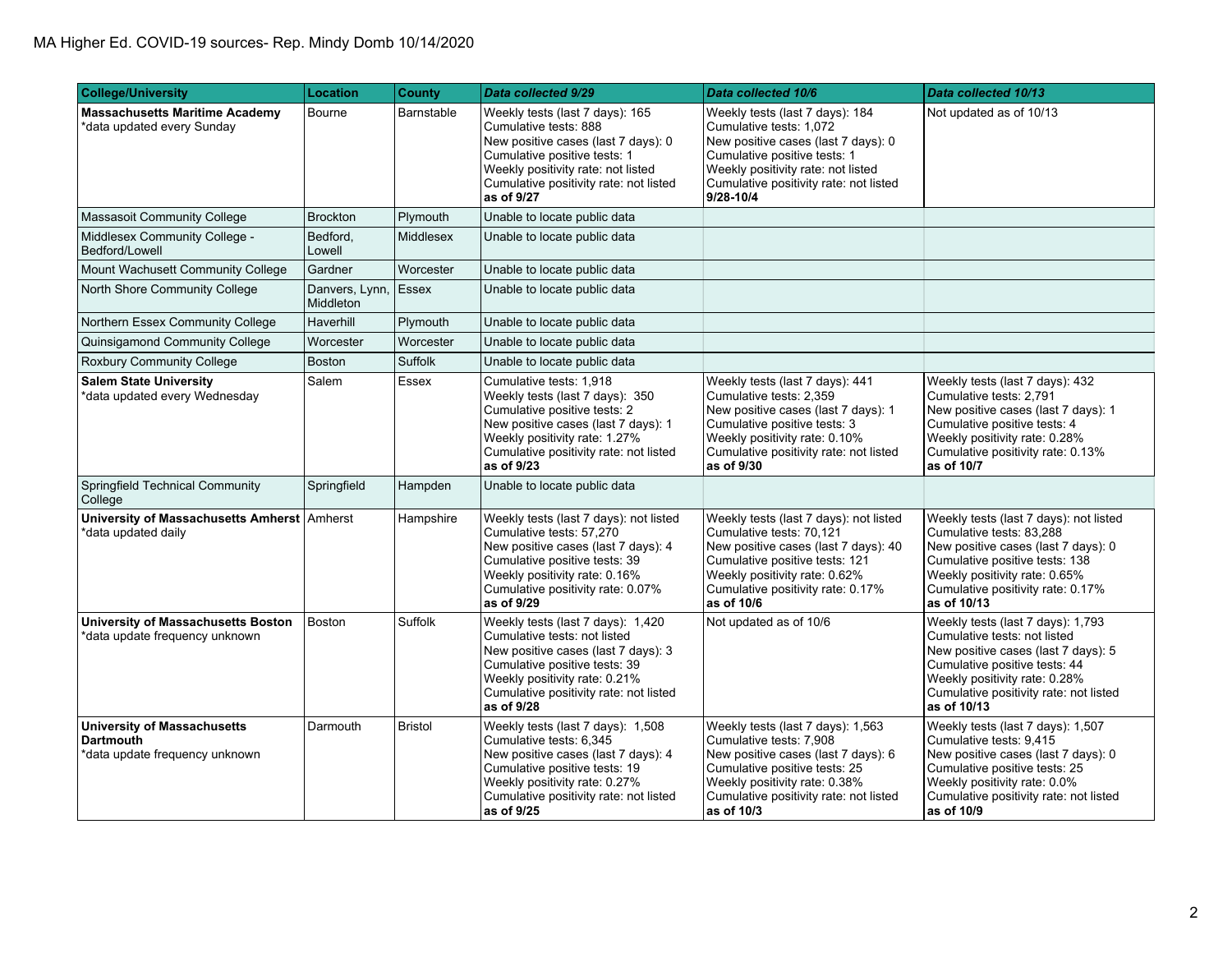| <b>College/University</b>                                                       | <b>Location</b>                                                                                                                                                                                                                                                                                                                                                                                               | County    | Data collected 9/29                                                                                                                                                                                                                                                                                                                                                                                                                                                                                                                                          | Data collected 10/6                                                                                                                                                                                                                         | Data collected 10/13                                                                                                                                                                                                                          |
|---------------------------------------------------------------------------------|---------------------------------------------------------------------------------------------------------------------------------------------------------------------------------------------------------------------------------------------------------------------------------------------------------------------------------------------------------------------------------------------------------------|-----------|--------------------------------------------------------------------------------------------------------------------------------------------------------------------------------------------------------------------------------------------------------------------------------------------------------------------------------------------------------------------------------------------------------------------------------------------------------------------------------------------------------------------------------------------------------------|---------------------------------------------------------------------------------------------------------------------------------------------------------------------------------------------------------------------------------------------|-----------------------------------------------------------------------------------------------------------------------------------------------------------------------------------------------------------------------------------------------|
| University of Massachusetts Lowell<br>data update frequency unknown*            | Lowell                                                                                                                                                                                                                                                                                                                                                                                                        | Middlesex | Weekly tests ("prior week"): 1,014<br>Cumulative tests: 4,474<br>New positive cases (last 7 days): not<br>listed<br>Cumulative positive tests: 2<br>Weekly positivity rate: not listed<br>Cumulative positivity rate: not listed<br>as of date not listed                                                                                                                                                                                                                                                                                                    | Weekly tests ("prior week"): 980<br>Cumulative tests: 5,454<br>New positive cases (last 7 days): 0<br>Cumulative positive tests: 2<br>Weekly positivity rate: not listed<br>Cumulative positivity rate: not listed<br>as of date not listed | Weekly tests ("prior week"): 1,094<br>Cumulative tests: 6,548<br>New positive cases (last 7 days): 0<br>Cumulative positive tests: 2<br>Weekly positivity rate: not listed<br>Cumulative positivity rate: not listed<br>as of date not listed |
| University of Massachusetts Medical<br>School<br>*data update frequency unknown | Worcester                                                                                                                                                                                                                                                                                                                                                                                                     | Worcester | Weekly tests: 2,048<br>Cumulative tests: 21,770<br>New positive cases (last 7 days): 0<br>Cumulative positive tests: 12<br>Weekly positivity rate: not listed<br>Cumulative positivity rate: not listed<br>9/20-9/26                                                                                                                                                                                                                                                                                                                                         | Weekly tests: 2,073<br>Cumulative tests: 23,843<br>New positive cases (last 7 days): 4<br>Cumulative positive tests: 16<br>Weekly positivity rate: not listed<br>Cumulative positivity rate: 0.06%<br>$9/27 - 10/3$                         | Not updated as of 10/13                                                                                                                                                                                                                       |
| <b>Westfield State University</b><br>*data updated every Thursday               | Westfield                                                                                                                                                                                                                                                                                                                                                                                                     | Hampden   | Weekly tests (last 7 days): not listed<br>Cumulative tests: 378<br>New positive cases (this week): 0<br>Cumulative positive tests: 0<br>Weekly positivity rate: 0%<br>Cumulative positivity rate: not listed<br>as of 9/24                                                                                                                                                                                                                                                                                                                                   | Weekly tests (last 7 days): not listed<br>Cumulative tests: 3,205<br>New positive cases (last 7 days): 4<br>Cumulative positive tests: 4<br>Weekly positivity rate: not listed<br>Cumulative positivity rate: 0.125%<br>as of 10/1          | Weekly tests (last 7 days): not listed<br>Cumulative tests: 3,222<br>New positive cases (last 7 days): 1<br>Cumulative positive tests: 5<br>Weekly positivity rate: not listed<br>Cumulative positivity rate: 0.155%<br>as of 10/8            |
| <b>Worcester State University</b><br>*data updated Monday and Thursday          | Worcester                                                                                                                                                                                                                                                                                                                                                                                                     | Worcester | Weekly tests (last 7 days): 1,461<br>Cumulative tests: 6,309<br>New positive cases (last 7 days): 0<br>Cumulative positive tests: 4<br>Weekly positivity rate: 0%<br>Cumulative positivity rate: not listed<br>as of 9/28                                                                                                                                                                                                                                                                                                                                    | Weekly tests (last 7 days): 1,551<br>Cumulative tests: 7,864<br>New positive cases (last 7 days): 2<br>Cumulative positive tests: 6<br>Weekly positivity rate: 0.1%<br>Cumulative positivity rate: 0.1%<br>as of 10/5                       | Weekly tests (last 7 days): 1,202<br>Cumulative tests: 9,068<br>New positive cases (last 7 days): 1<br>Cumulative positive tests: 7<br>Weekly positivity rate: 0.1%<br>Cumulative positivity rate: 0.1%<br>as of 10/12                        |
|                                                                                 |                                                                                                                                                                                                                                                                                                                                                                                                               |           |                                                                                                                                                                                                                                                                                                                                                                                                                                                                                                                                                              |                                                                                                                                                                                                                                             |                                                                                                                                                                                                                                               |
|                                                                                 |                                                                                                                                                                                                                                                                                                                                                                                                               |           |                                                                                                                                                                                                                                                                                                                                                                                                                                                                                                                                                              |                                                                                                                                                                                                                                             |                                                                                                                                                                                                                                               |
|                                                                                 |                                                                                                                                                                                                                                                                                                                                                                                                               |           |                                                                                                                                                                                                                                                                                                                                                                                                                                                                                                                                                              |                                                                                                                                                                                                                                             |                                                                                                                                                                                                                                               |
|                                                                                 | Notes on data collection:                                                                                                                                                                                                                                                                                                                                                                                     |           | 1. This spreadsheet includes uninterpreted, publicly available data from each indivdual institution's website<br>2. The data is updated on this spreadsheet every Tuesday morning<br>3. Schools without testing programs, in-person classes, or without information on testing readily available on their<br>website are listed as "unable to locate upblic data"<br>4. Please note that, while we include as much information as possible about when each institution publicly<br>updates their information, data is subject to change without notification |                                                                                                                                                                                                                                             |                                                                                                                                                                                                                                               |
|                                                                                 | Notes on data:<br>1. The frequency that each institution's data is updated is denoted in the first column<br>2. Some data is measured over two weeks or 30 days; this is denoted in each column for the applicable<br>institutions                                                                                                                                                                            |           |                                                                                                                                                                                                                                                                                                                                                                                                                                                                                                                                                              |                                                                                                                                                                                                                                             |                                                                                                                                                                                                                                               |
|                                                                                 | 3. Some test results share only greater than or less than a certain number for confidentiality purposes; this is<br>shown in each column for the applicable institutions<br>4. Weekly tests is the number of tests performed in the week indicated in the last line of each cell or last 7 days<br>(as indicated in the first line)<br>5. Not listed is information not available on an institution's website |           |                                                                                                                                                                                                                                                                                                                                                                                                                                                                                                                                                              |                                                                                                                                                                                                                                             |                                                                                                                                                                                                                                               |